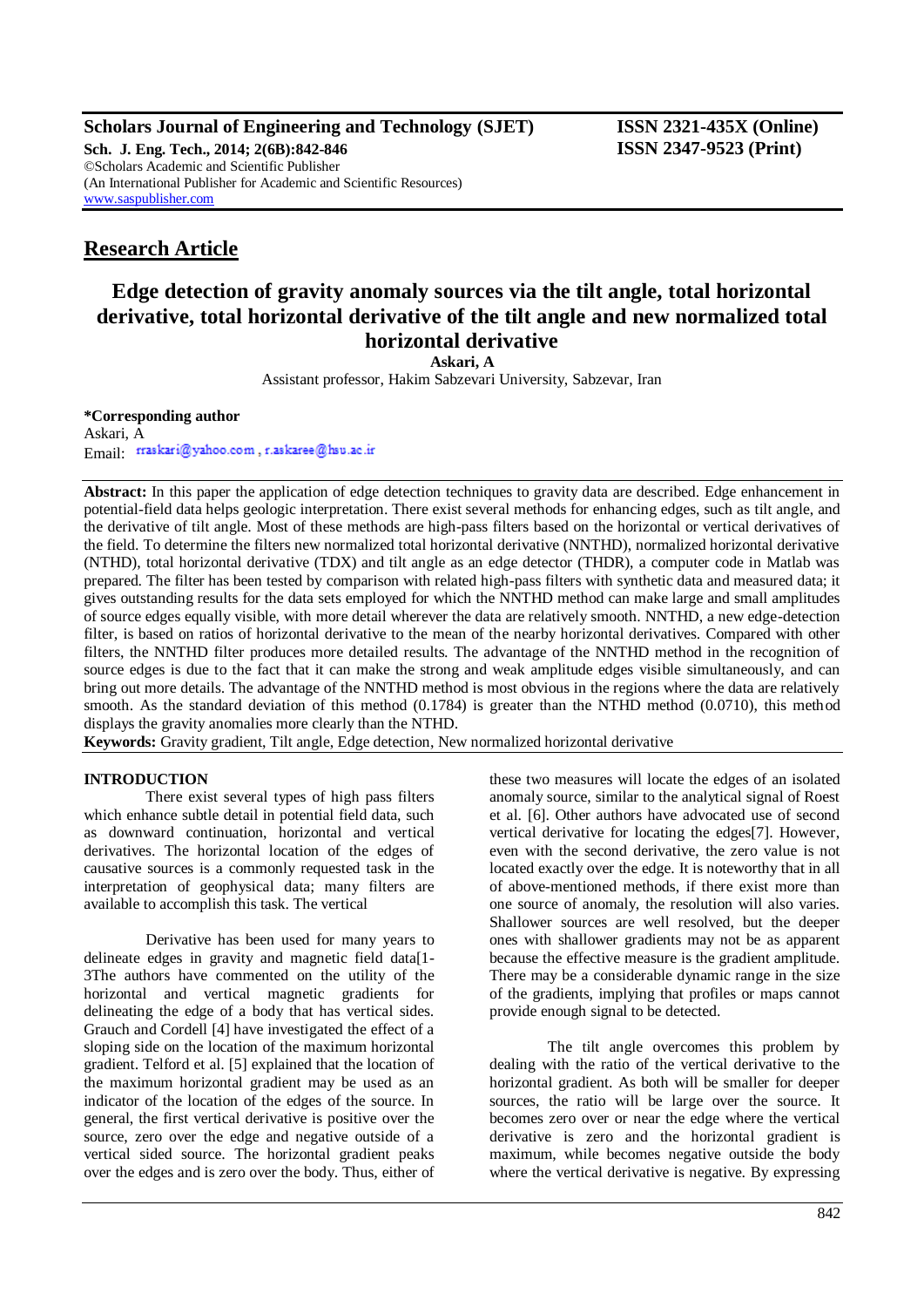this as a tilt angle rather than a ratio, it will always be in the range of  $-90^{\circ}$  TILT < 90°. The tilt angle is relatively insensitive to the depth of the source and should resolve shallow and deep sources equally. Miller and Singh[8] introduced the tilt angle, an amplitude normalized vertical derivative:

$$
T = \tan^{-1} \left( \frac{\frac{\partial f}{\partial z}}{\sqrt{\left(\frac{\partial f}{\partial x}\right)^2 + \left(\frac{\partial f}{\partial y}\right)^2}} \right)
$$
 (1)

where *f* is the magnetic or gravity field.

As one can observe from equation (1), the tilt angle enhances large and small amplitudes of anomalies well. This is due to the fact that, the tilt angle is determined based on the ratio of the total horizontal derivative to the vertical derivative. It is to be noted that, the tilt angle is positive over the source of anomaly and passes through zero when it places over or near the edge of anomaly.

It is effective in balancing the amplitude of strong and weak anomalies, but it is not primarily an edge-detection method[9].

A commonly used edge-detection filter is the total horizontal derivative (TDX),

$$
TDX = \sqrt{\left(\frac{\partial f}{\partial x}\right)^2 + \left(\frac{\partial f}{\partial y}\right)^2}
$$
 (2)

Verduzco et al. [10] suggest using the total horizontal derivative of the tilt angle as an edge detector (THDR):

$$
THDR = \sqrt{\left(\frac{\partial T}{\partial x}\right)^2 + \left(\frac{\partial T}{\partial y}\right)^2} \tag{3}
$$

The THDR successfully delineates the edges of the largest amplitude anomaly, but its results for the deeper bodies are less impressive. Because the THDR uses derivatives of a derivative-based filter, i.e., the tilt angle, it can also enhance noise in the data.

In this paper, we present edge-detection filter using the normalized total horizontal derivative (NTHD) to delineate the edges of sources.

Ma and Li [11] introduced the normalized horizontal derivative (NTHD):

$$
NTHD(i, j) = \frac{TDX(i, j)}{\max[TDX(i - m : i + m, j - n : j + n]}
$$
(4)

The normalized total horizontal derivative (NTHD) is the ratio of the horizontal derivative to the maxima of nearby horizontal derivatives. The new normalized total horizontal derivative (NNTHD) is the ratio of the horizontal derivative to the mean of nearby horizontal derivatives. This method does not require the computation of the vertical derivative, making the filter

computationally more stable. It can be expressed as:

$$
NNTHD(i, j) = \frac{TDX(i, j)}{mean[TDX(i - m : i + m, j - n : j + n]}
$$
(5)

Where  $NNTHD(i, j)$  represents the output value

of  $(i, j)$ ,  $TDX$  represents the total horizontal derivatives and *m* and *n* both are the size of window (i.e., the size of the sample). Horizontal derivative, tilt angle and the total horizontal derivative of the tilt angle is a widely used method.

The total horizontal derivatives and the total horizontal derivative of the tilt angle can also automatically recognize edges in potential field data via their maxima, while the tilt angle can be used to verify the existence of weak anomalies. From expression (5), we can see that the size of the window influences the results. In the process of delineating edges in potential field data, we can first test the effect of different windows, and then select the best results.

#### **SYNTHETIC GRAVITY ANOMALY**

 In order to test the feasibility of the NNTHD method, we choose four other similar methods to compare results. They include the tilt angle (equation 1), total horizontal derivative equation 2), total horizontal derivative of the tilt angle equation 3) and the normalized horizontal derivative (NHD) (equation 4). Figure 2a shows the gravity anomaly generated by two identical prisms at central depths of 5 and 10 m (Figure 1). The total horizontal derivative of Figure 2a is shown in Figure 2b. The edges of sources have been enhanced, but unfortunately the edges of the deeper body cannot be recognized clearly. The tilt angle of Figure 2a is shown in Figure 2c. Although the tilt angle is a valid method in balancing the amplitudes of different anomalies, it is not mainly an edge-detection filter. The THDR of Figure2a is shown in Figure 2d. The THDR can delineate the edges of the shallower source successfully, although the edges of the deeper body are rather vague. The NTHD results of Figure 2a with different windows are shown in Figs. 3a-b. The NNTHD results of Figure 2a with different windows are shown in Figs. 3c-d. The NNTHD method displays the edges of the shallow and deep sources more clearly and improves the resolution power of the body's lateral location.



**Fig-1**:**Two identical sources at different depths.**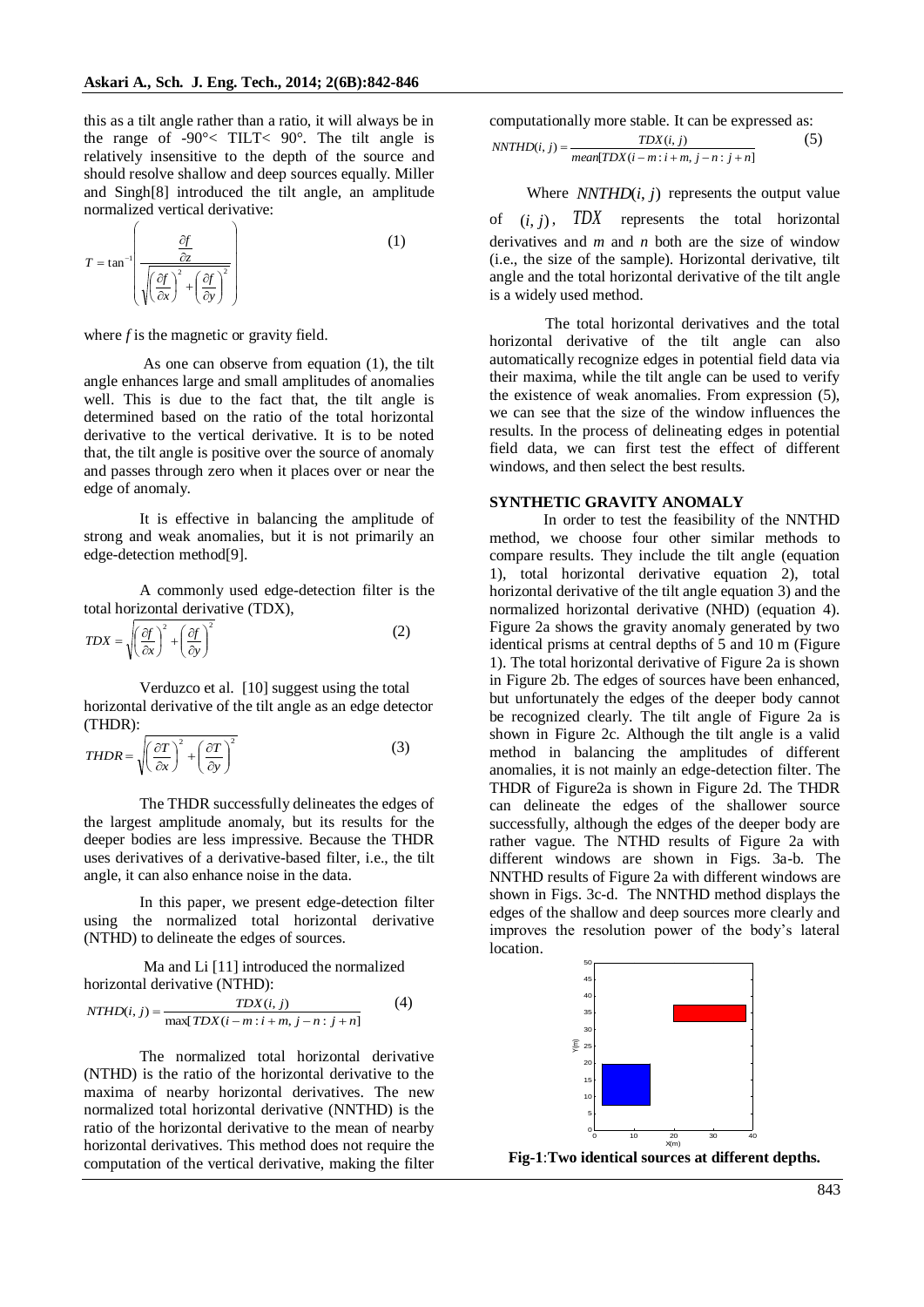

**Fig-2**: **(a) Synthetic gravity anomaly field generated by two identical sources at different depths. (b) Total horizontal derivative of the data in (a) computed using Eq. 2. (c) Tilt angle of the data in (a), computed using Eq. 1. (d) THDR of the data in (a), computed using Eq. 3.**



**Fig-3: (a) NTHD of the data in Figure 2a, computed using Eq. 4 with a window size of 5 x 5. (b) NTHD of the data in Figure 2 a, computed using Eq. 4 with a window size of 3 x 3 (c) NNTHD of the data in Figure 2a, computed using Eq. 5 with a window size of 5 x 5. (d) NNTHD of the data in Figure 2 a, computed using Eq. 5 with a window size of 3 x 3.**

## **APPLICATION OF REAL GRAVITY ANOMALIES**

 The present investigation concerns the gravity dataset in order to enhance edges structure from gravity data. Figure 4a shows a gravity map of southwest Iran and north of the Oman Sea, displaying intense high gravity with the east-vest (EW) trends, corresponding to Prism sedimentary Makran, while Figure 4b-d shows the TDX, tilt angle and THDR of the data in Figure 4a. According to Figures 4b-d and 5a-d, the TDX, the tilt angle and the THDR are observed with high-amplitude

anomalies. As gravity data often contain anomalies with a large range in amplitude, the processed gravity images such as TDX, tilt angle, THDR, and NTHD similarly contain features with large fluctuations in amplitude. It is possible that the smaller amplitude anomalies might be of considerable geologic interest, but they can be hard to delineate among those of larger amplitude. In Figure 4b-d and Figure 5a-d the maximum values are located over causative bodies. In other words, there is no balance between the outputs. Figure4 b-d and Figure5 a-d provides the best resolution of the gravity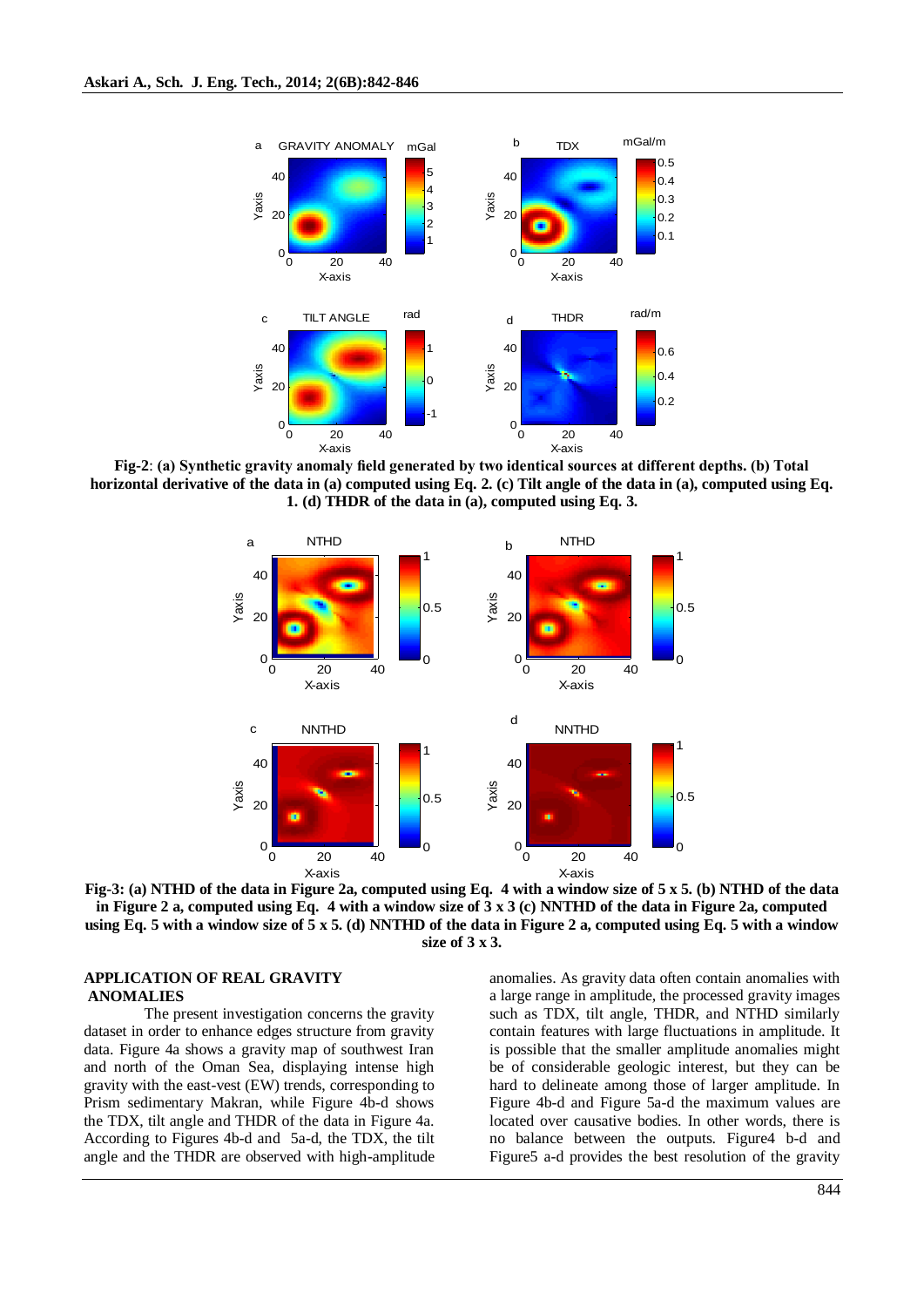markers in the Oman Sea structure.

 Advantage of the NNTHD method is most obvious in the regions where the data are relatively smooth. As the standard deviation of this method (0.1784) is greater than the NTHD method (0.0710), gravity anomalies are obviously better. This filter has successfully enhanced the edges of the low-amplitude sources. According to Figure 4b-d and Figure 5a-d the obtained TDX, tilt angle, THDR, NTHD and NNTHD

method lineaments are consistent with each other, although NNTHD has a higher resolution. Figure 4 b-d and Figure 5 a-d, indicates the horizontal location of all sources. They are similar to the map of the second vertical derivatives which have been traditionally used to locate the edges on the sources. The NNTHD map has the advantage of detecting both shallow and deep sources, whereas the TDX, tilt angle, THDR, responds preferentially to shallower and smaller sources.



**Fig-4: (a) Measured gravity data from the Oman Sea in southeastern Iran. (b) Total horizontal derivative of the data in (a) using Eq. 2. (c) Tilt angle of the data in (a) using Eq. 1. (d) THDR of the data in (a) using Eq. 3.**



**Fig-5: (a) NTHD of the data in Figure 4 a using Eq. 4 with a window size of 5 x 5. (b) NTHD of the data in Figure4 a using Eq. 4 with a window size of 3 x 3, (c) NNTHD of the data in Figure 4a using Eq. 5 with a window size of 5 x 5, (d) NNTHD of the data in Figure 4 a, using Eq. 5 with a window size of 3 x 3.**